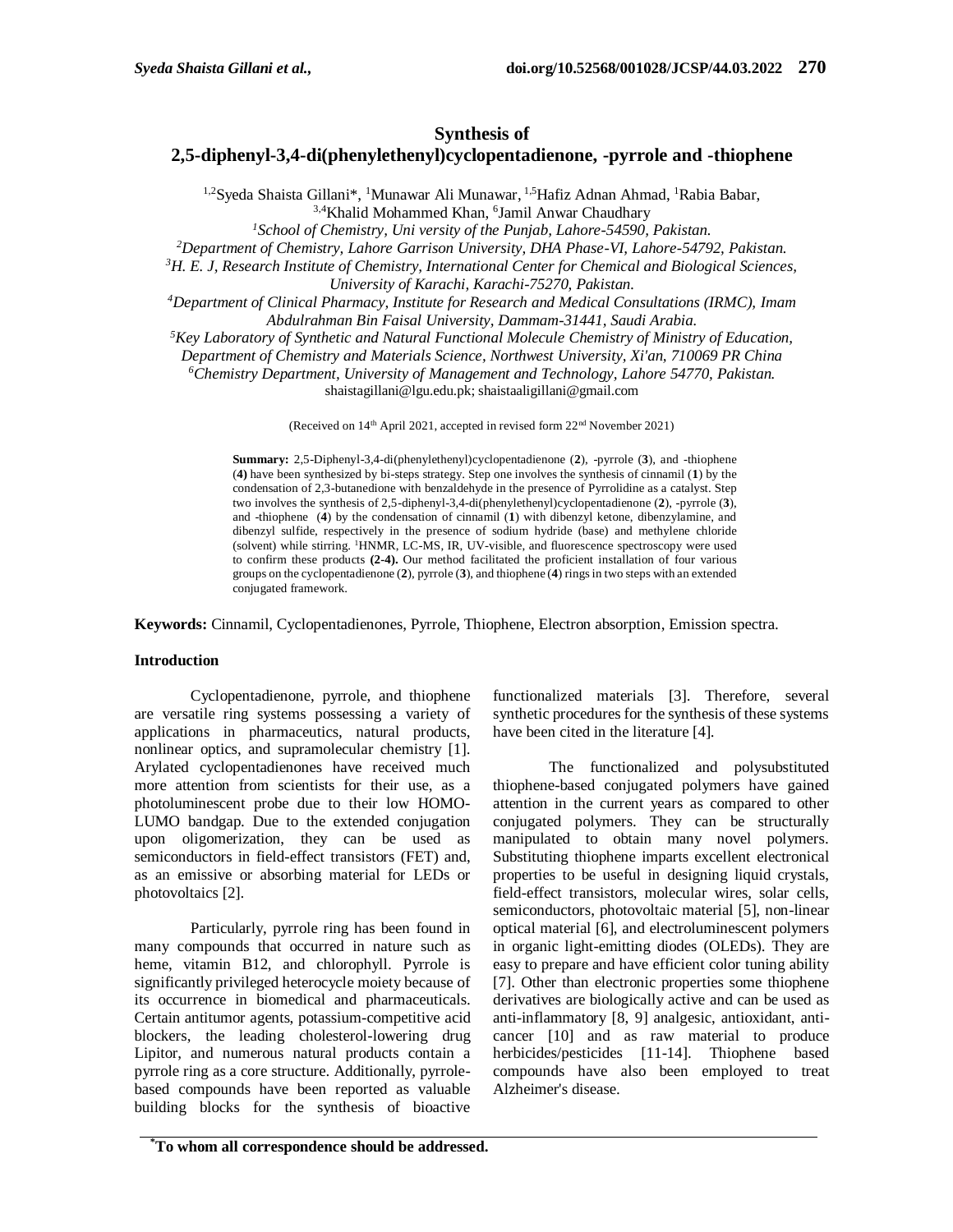The goal of this study is the synthesis of 2,5 diphenyl-3,4-di(phenylethenyl)cyclopentadienone (2), -pyrrole (3), and -thiophene (4) from cinnamil (1) by two steps strategy. Such systems have been prepared lastly from 1,3-dicarbonyl compounds. Classical methods, like Paal−Knorr, were trustworthy for the preparation of different thiophene ring-based moieties [15].

#### Tetraphenylcyclopentadienone

(tetracyclone), was firstly reported by Dilthey and their group [16, 17]. Various methods have been designed in the literature for the synthesis of tetracyclone [18-20]. Scheme I involves the Knoevenagel condensation of benzil and dibenzyl ketone in basic media (*i.e.* potassium hydroxide in ethanol) to obtain a solid product (deep purple-color, M.P. 219−221°C).

Cyclization of 1,4-diarylbutane-1,4-diones with suitable reagents lead to the formation of 2,5 diarylthiophenes and 2,5-diarylpyrroles. Lawesson's reagent (LR) were used for the synthesis of thiophenes via ring closure [21] whereas a pyrroles can be obtained by reacting 1,4-diketone with ammonia or primary amine [22] as shown in scheme II.

#### **Result and Discussion**

The synthesis of 2,5-diphenyl-3,4 di(phenylethenyl)cyclopenta-2,4-dien-1-one **(2),** pyrrole **(3)** and -thiophene **(4)** were carried out by condensing the 1,6-diphenylhexa-l,6-diene-3,4-dione (cinnamil) (1) with dibenzyl ketone, dibenzylamine and dibenzyl sulfide respectively.

Synthesis of cinnamil was done with the excess of benzaldehyde with 2,3-Butanedione in the presence of pyrrolidine (Scheme III) [23].

High yields of 2,5-Diphenyl-3,4 di(phenylethenyl)cyclopenta-2,4-dien-1-one (2), pyrrole (3), and -thiophene (4) were obtained by condensing the cinnamil (1) with dibenzyl ketone (1,3 diphenylacetone), dibenzylamine, and dibenzyl sulfide, sodium hydride was used as a base and dry methylene chloride was used as a solvent (Scheme IV).



Scheme-I: Synthesis of Tetracyclone.



Scheme-II: Cyclization reactions of 1,4-diketone.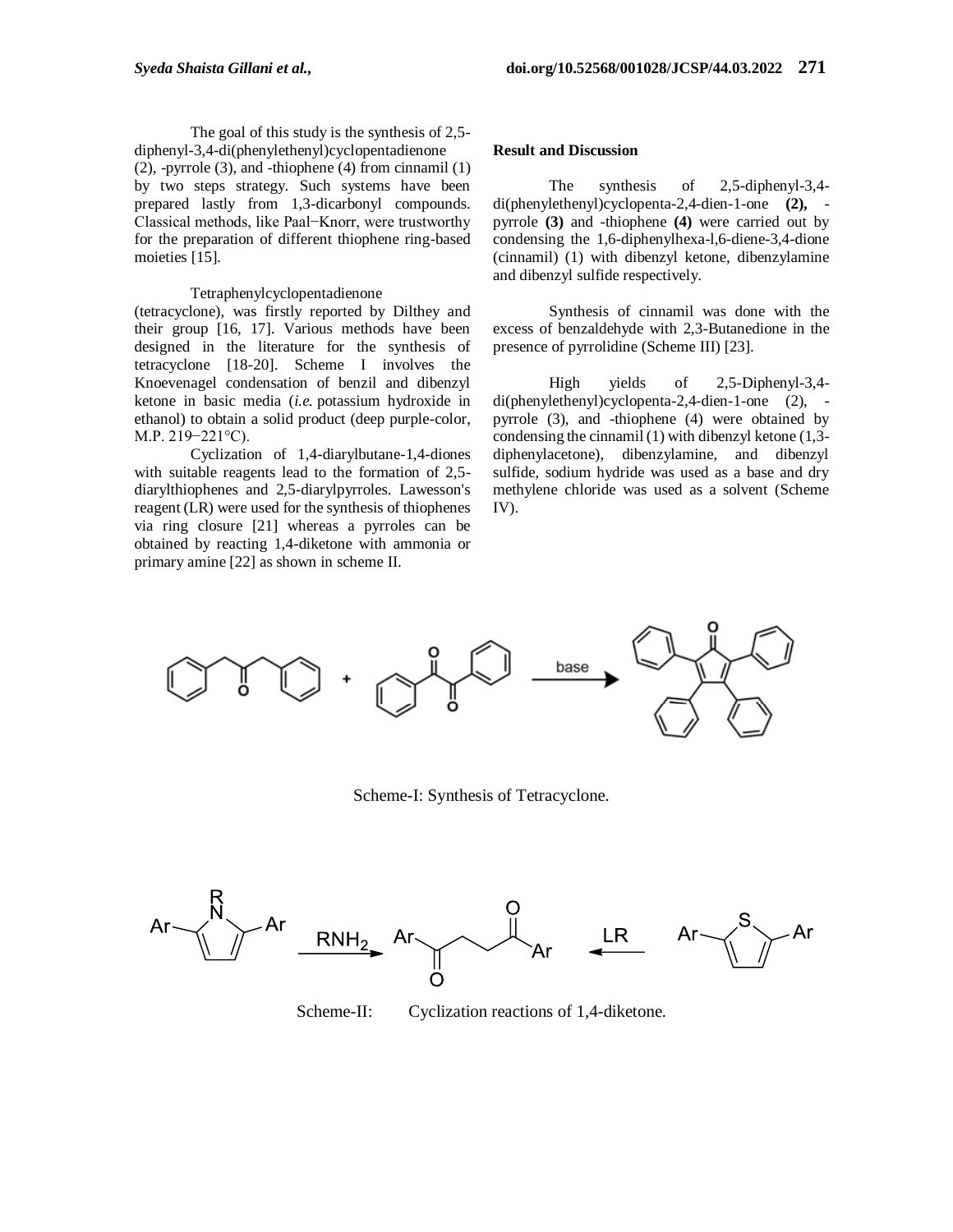

Scheme-III: Synthesis of 1,6-di(phenyl)hexa-1,5-diene-3,4-dione [Cinnamil] **(1).** 



Scheme-IV: Synthesis of 2,5-diphenyl-3,4-diphenylethenylcyclopentadienone(2), ), -pyrrole (3) and -thiophene **(4).**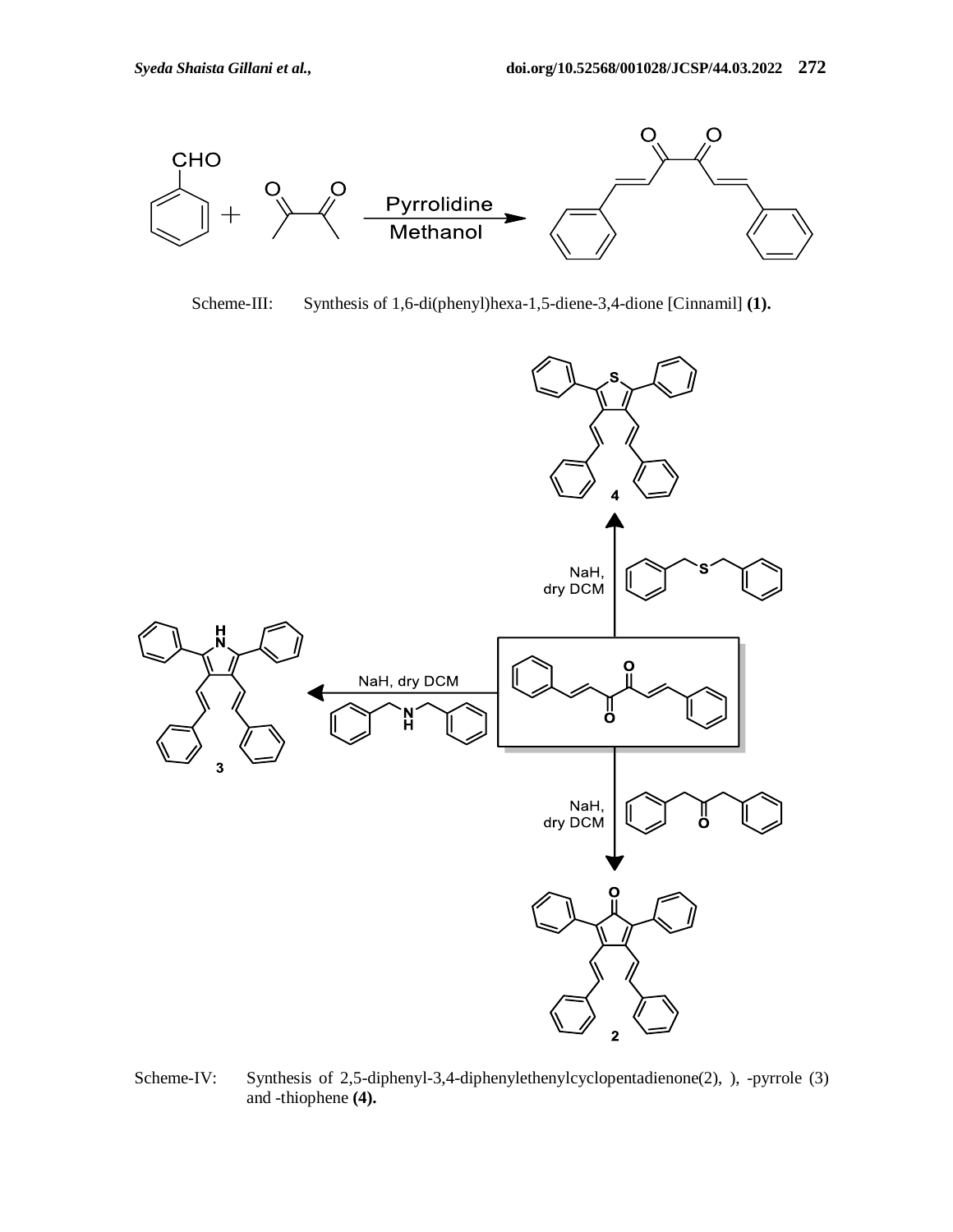

Scheme-V: Mechanism Involved for the formation of 2, 5-Diphenyl-3,4-di(phenylethenyl)cyclopenta-2,4dien-1-one (2), -pyrrole (3) and -thiophene (4)

Characterization of all the products was done by <sup>1</sup>H-NMR, LC-MS, IR, and UV-visible spectroscopy. The particular signals (aromatic and olefinic proton) are prominent as a multiplet  $(87.50-$ 7.79) in the  ${}^{1}$ H-NMR spectra. The functional groups present in the cinnamil (1) are seen at  $3073 \text{ cm}^{-1}$  (C=C-H),  $1670 \text{ cm}^{-1}$  (C=O),  $1590 \text{ cm}^{-1}$  (C=C) in the infrared spectra. LC-MS spectra were recorded in the methylene dichloride  $(ES^{+1}$  and  $ES^{-1})$ . Absorbance and emission wavelengths were recorded and compared in UV-visible and fluorescence spectra. The proposed mechanism for the synthesis of products **2,3** and **4** is given in scheme V.

The photophysical data for the absorption and emission wavelengths for 2, 5-diphenyl-3,4 di(phenylethenyl)cyclopenta-2,4-dien-1-one **(2),** pyrrole **(3)** and, thiophene **(4)** were recorded in methylene chloride. Bathochromic shifts (λmax) were observed for all the products **(2-4)**. The maximum shift (680 nm) was recorded for the 2,5-diphenyl-3,4-di(2 phenylethenyl)thiophene **(4).** The electronic excitation in the near UV-region from 230-330 nm to strong emission 500 -690 nm, has proven a significant πinteraction of the extended conjugated system to consider them as light-harvesting species.

## **Experimental**

All reagents and solvents were get from commercial sources. Benzaldehyde, 2,3-butanedione, Pyrrolidine, dibenzyl ketone, dibenzyl sulfide, dibenzyl amine were obtained from Merck. Methylene di chloride ( $CH_2Cl_2$ ) was dried over  $CaH_2$  and freshly distilled before to use. Methanol was dried with MgI2, distilled, and kept over molecular sieves. Nitrogen was purged through the distilled solvents and reagents to deoxygenate.<sup>1</sup>HNMRs were recorded on 500 MHz, on a Bruker DRX 500 NMR spectrometer. All NMR spectra were measured at 25°C in the indicated deuterated solvents. Proton chemical shifts (δ) are reported in ppm and coupling constants (J) are reported in Hertz (Hz). The resonance multiplicity in the <sup>1</sup>H-NMR spectra is" described as "s" (singlet), "d" (doublet), "t" (triplet), and "m" (multiplet), and broad resonances are indicated by "br". The residual protic solvent of CDCl<sub>3</sub> (<sup>1</sup>H,  $\delta$  7.27 ppm; <sup>13</sup>C,  $\delta$  77.2 ppm (central resonance of the triplet)) and tetramethylsilane (TMS) were used as the internal reference in the <sup>1</sup>H-NMR spectra. The progress of the reaction was tracked by thin-layer chromatography using silica gel pre-coated plates. Compounds were envisioned by 254 nm light and with iodine. The purity of the products was determined by a combination of thin-layer chromatography (TLC) with HPLC. The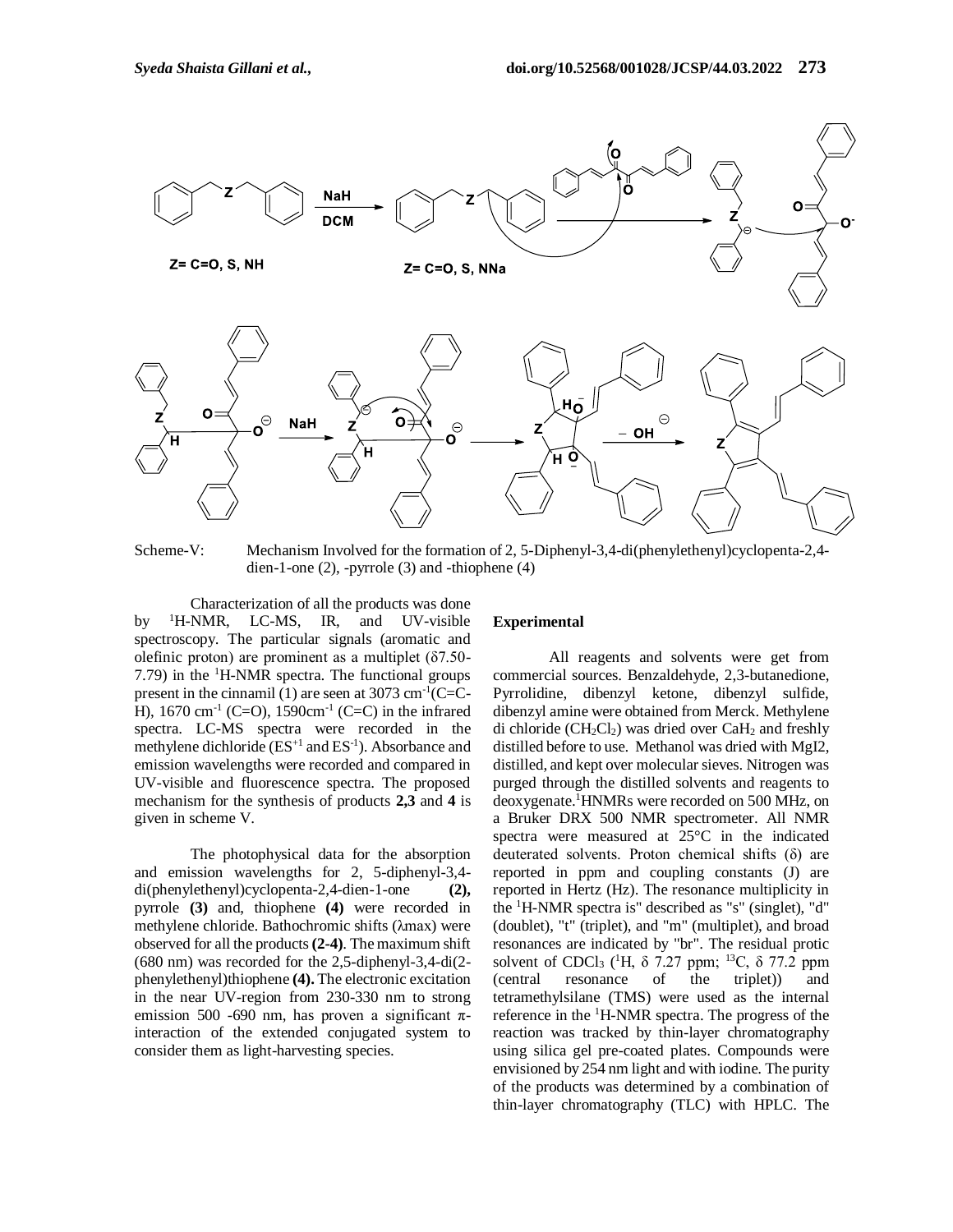analysis of the samples was performed on a Perkin-Elmer Series 10 high-performance liquid chromatograph equipped with an LC-100 column oven (40 °C), a Nelson Analytical 900 Series integration data station, a Shimadzu RID-10A refractive index (RI) detector, and two gel columns (PL gel 10 μm 500 Å column). THF (Fisher, HPLC grade) was used as eluent at a flow rate of 1 mL/min. accurate mass measurements were performed on LC-MS (Mass Spectrometry Facility, University of Pennsylvania). Either protonated molecular ions  $[M+H]^+$  or  $[M-H]^+$  or sodium adducts  $[M+Na]^+$  were used for empirical formula confirmation.

## *Synthesis of 1,6-diphenylhexa-1,5-diene-3,4-dione [Cinnamil]* **(1)**

Pyrrolidine (0.01 mol) was added to a stirred solution of benzaldehyde (0.05 mol) and 2,3 butanedione (0.01 mol) dissolved in methanol (20 mL). The reaction mixture was refluxed for 5 minutes, concentrated and kept at 0 °C overnight. The crystals were filtered, washed with cold methanol, and dried under vacuum to get the solid orange product.

 $M.P. = 166 °C$  (lit.169°C)<sup>23</sup>

<sup>1</sup>H-NMR (500 MHz, CDCl<sub>3</sub>) δ<sub>H</sub>: 7.39-7.46 (6H, m, *3H,3`H,4H, 4`H, 5H, 5`H),* 7.47(2H, d, *J*=16.0Hz, *αH, α`H*) 7.65-7.67(4H, dd, *J* =7.5Hz,1.5Hz, *2H,2`H,6 H, 6` H*) 7.87(2H, d, *J* =16Hz, *βH, β`H*)

IR (neat, cm<sup>-1</sup>):  $3072$ (C=C-H),  $1669$ (C=O), 1592(C=C), 1158, 1033,754, 689 UV-VIS;  $\lambda_{\text{max}}$  (CH<sub>2</sub>Cl<sub>2</sub>/nm) = 235, 260, 330 nm LC-MS  $_{ES+}$  (m/z): [M+H] + 263.20

*Synthesis of 2, 5-diphenyl-3,4 di(phenylethenyl)cyclopenta-2,4-dien-1-one* **(2)**

1,3-Diphenyl-2-propanone[dibenzyl ketone] (0.01 mol) was added to a solution of 1,6-dipheylhexa-1,5-diene-3,4-dione (0.01 mol) in dry methylene chloride (100 mL). Sodium hydride (60%, 0.02 mol) was added with stirring. The reaction mixture was heated at 35  $\degree$ C for 24 hours. TLC and <sup>1</sup>HNMR were used to monitor the progress of the reaction. After completion, the reaction contents were diluted with dry dichloromethane (50 mL) and washed with a saturated solution of NH4Cl. The organic layer was separated, dried over anhydrous magnesium sulfate, filtered, and evaporated. To purify the compounds silica gel column chromatography was done [EtOAc: hexanes (3:1)]. After drying under a high vacuum, the solid compound was obtained [24].

- A yellow solid M.P.  $= 180^{\circ}C$ , Yield 90%;
- $\bullet$ <sup>1</sup>H-NMR (500 MHz, CDCl<sub>3</sub>)  $\delta$ <sub>H</sub>: 6.62–7.39 (m, 24H)
- $\bullet$ <sup>13</sup>C NMR (126 MHz, CDCl<sub>3</sub>) δ<sub>C</sub>: 126.41, 127.48, 128.04, 128.34, 128.54, 129.35, 130.54 130.66, 131.12, 140.63, 140.66, 143.03
- IR (neat, cm<sup>-1</sup>) 3027, 1715, 1462, 762
- UV-VIS;  $\lambda_{\text{max}}$  (CH<sub>2</sub>Cl<sub>2</sub>/nm)
- $\lambda$ (absorption) = 230, 260 nm
- λ(Emission) **=** 520, 570 nm
- LC-MS<sub>ES</sub>- (m/z): [M-H]<sup>+</sup> 435.21

## *Synthesis of 2,5-diphenyl-3,4-di(2-phenylethenyl)-1Hpyrrole* **(3)**

Dibenzylamine (0.01 mol) was added to a solution of 1,6-dipheylhexa-1,5-diene-3,4-dione (0.01 mol) in dry methylene chloride (100 mL). Sodium hydride (60%, 0.04 mol) was added with stirring. The reaction mixture was heated at 35 ºC for 24 hours. TLC and 1HNMR were used to monitor the progress of the reaction. After completion, the reaction contents were diluted with dry dichloromethane (50 mL) and washed with a saturated solution of NH4Cl. The organic layer was separated, dried over anhydrous magnesium sulfate, filtered, and evaporated. To purify the compounds silica gel column chromatography was done [EtOAc: hexanes (3:1)]. After drying under a high vacuum, the solid compound was obtained.

- A brown solid M.P.  $= 160^{\circ}$ C, Yield 87%
- $\bullet$ <sup>1</sup>H-NMR (500 MHz, CDCl<sub>3</sub>) δ<sub>H</sub>: 7.30 –7.89 (m, 24H), 10.02 (s,1H, NH);
- IR (neat, cm<sup>-1</sup>) 3026, 1606, 1452, 760
- $\bullet$  UV-VIS;  $\lambda_{\text{max}}$  (CH<sub>2</sub>Cl<sub>2</sub>/nm)
- $\lambda$ (absorption) = 225, 260 nm
- λ (Emission) **=** 520, 570, 620, 680 nm
- LC-MS  $_{ES+}$  (m/z): [M+H]<sup>+</sup> 424.24

*Synthesis of 2,5-Diphenyl-3,4-di(2 phenylethenyl)thiophene* **(4)**

Dibenzyl sulfide (0.01 mol) was added to a solution of 1,6-dipheylhexa-1,5-diene-3,4-dione (0.01 mol) in dry methylene chloride (100 mL). Sodium hydride (60%, 0.02 mol) was added with stirring. The reaction mixture was heated at 35 ºC for 24 hours. TLC and <sup>1</sup>HNMR were used to monitor the progress of the reaction. After completion, the reaction contents were diluted with dry dichloromethane (50 mL) and washed with a saturated solution of NH4Cl. The organic layer was separated, dried over anhydrous magnesium sulfate, filtered, and evaporated. To purify the compounds silica gel column chromatography was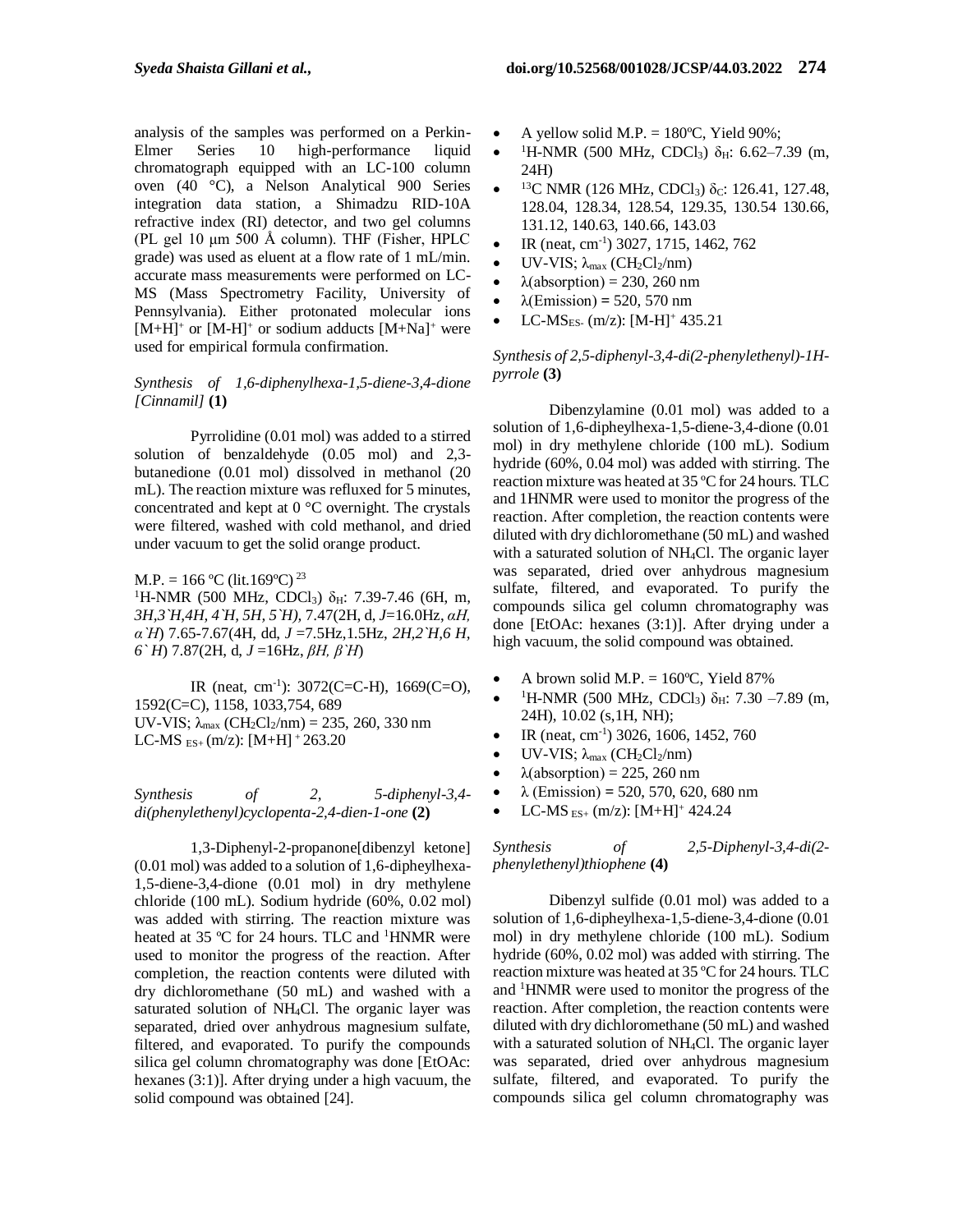done [EtOAc: hexanes (3:1)]. After drying under high vacuum, the solid compound was obtained

- A brown solid M.P.  $= 200^{\circ}$ C, Yield 85%
- $\bullet$ <sup>1</sup>H-NMR (500 MHz, CDCl<sub>3</sub>)  $\delta_{H}$ : 6.70–8.36 (m, 24H);
- $\bullet$ IR (neat, cm-1 ) 3029, 1654, 1560, 696
- UV-VIS;  $\lambda_{\text{max}}$  (CH<sub>2</sub>Cl<sub>2</sub>/nm)
- $\lambda$ (absorption) = 235, 270 nm
- λ (Emission) **=**523, 570, 620 nm
- LC-MS  $ES_{+}$  (m/z): [M+H]<sup>+</sup> 441.16

## **References**

- 1. R. Mishra, K. K. Jha, S. Kumar and I. Tomer, Synthesis, Properties and Biological Activity of Thiophene: A Review, *Der Pharma Chemica,* **3,** 38 (2011).
- 2. R. G. Potter, and T.S. Hughes, Predicting the UV−Vis Spectra of Tetraarylcyclopentadienones:  Using DFT Molecular Orbital Energies to Model Electronic Transitions of Organic Materials, *J. Org. Chem.,***73,** 2995 (2008).
- 3. (a) A. F. Pozharskii, A. T. Soldatenkov A. R. Katritzky, *Heterocycles in Life and Society: An Introduction to Heterocyclic Chemistry and Biochemistry and the Role of Heterocycles in Science, Technology, Medicine and Agriculture*., Wiley, 1997.; (b) Y. Arikawa, H. Nishida, O. Kurasawa, A. Hasuoka, K. Hirase, N. Inatomi, Y. Hori, J. Matsukawa, A. Imanishi, M. Kondo, N. Tarui, T. Hamada, T. Takagi, T. Takeuchi and M*.*  Kajino, Discovery of a Novel Pyrrole Derivative 1-[5-(2-Fluorophenyl)-1-(pyridin-3-ylsulfonyl)- 1*H*-pyrrol-3-yl]-*N*-methylmethanamine Fumarate (TAK-438) as a Potassium-Competitive Acid Blocker (P-CAB)*J. Med. Chem.,* **55**, 4446 (2012). (c) M .C. Menichincheri, C. Albanese, C. Alli, D. Ballinari, A. Bargiotti, M. Caldarelli, A. Ciavolella, A. Cirla, M. Colombo, F. Colotta, V. Croci, R. D'Alessio, M. D'Anello, A. Ermoli, F. Fiorentini, B. Forte, A. Galvani, P. Giordano, A. Isacchi, K. Martina, Molinari, A. J. K. Moll, A. Montagnoli, P. Orsini, F. Orzi, E. Pesenti, A. Pillan, F. Roletto, A. Scolaro, M. Tatỏ, M. Tibolla, B. Valsasina, M.Varasi, P.Vianello, D. Volpi, C. Santocanale and E. Vanotti, Cdc7 Kinase Inhibitors: 5-Heteroaryl-3-Carboxamido-2-Aryl Pyrroles as Potential Antitumor Agents. 1. Lead Finding**,** *J. Med. Chem.,* **53**, 20, 7296 (2010). (d) R. B. Thompson, Foundations for Blockbuster Drugs in Federally Sponsored Research, *FASEB J*., **15**, 1671 (2001). (e) A. Fürstner, Chemistry and Biology of Roseophilin

and the Prodigiosin Alkaloids: A Survey of the Last 2500 Years, *Angew. Chem., Int. Ed.,* 2003, **42**, 3582 (2003). (f) I. S. Young, P. D. Thornton and A. Thompson, Synthesis of Natural Products Containing the Pyrrolic Ring, *Nat. Prod. Rep.,* **27**, 1801 (2010). (g) H. Fan, J. Peng, M. T. Hamann and J.-F. Hu, Lamellarins and Related Pyrrole-Derived Alkaloids from Marine Organisms, *Chem. Rev.,* **108**, 264 (2008). https://doi.org/10.1021/cr078199m (h) M. M. M. Raposo, A. M. C. Fonseca, M. C. R. Castro, M. Belsley, M. F. S. Cardoso, L. M. Carvalho and P. Coelho, Synthesis and Characterization of Novel Diazenes Bearing Pyrrole, Thiophene and thiazole Heterocycles as Efficient Photochromic and Nonlinear Optical (NLO) Materials, *Dyes Pigm*., 2011, **91**, 62 (2011). (i) M.Takase, N. Yoshida, T. Narita, T. Fujio, T. Nishinaga and M. Iyoda, Sterically Congested Pyrrole-Fused Tetrathiafulvalene Decamers as Highly Conductive Amorphous Molecular Materials, *RSC Adv.,* 2012, **2**, 3221 (2012). (j) M. M.Wienk, M. G. R. Turbiez, J. Gilot and R. A. J. Janssen, Narrow-Bandgap Diketo-Pyrrolo-Pyrrole Polymer Solar Cells: The Effect of Processing on the Performance, *Adv. Mater.,* 2008, **20**, 2556 (2008).

4. (a) Q. Zhang, R. M. Mohan, L. Cook, S. Kazanis, D. Peisach, B. M. Foxman and B. B. Snider, Asymmetric Induction in Manganese(III)-Based Oxidative Free-Radical Cyclizations of Phenylmenthyl Acetoacetates and 2,5- Dimethylpyrrolidine Acetoacetamides, *J. Org. Chem*., **58,** 7640 (1993). (b) E. Baciocchi and R. Ruzziconi, Electronic and Steric Effects in the Addition of Electrophilic 1,3-Dicarbonylalkyl Radicals to Styrenes, *J. Org. Chem.*, **56**, 4772 (1991). (c) M. G. Vinogradov, A. E. Kondorsky and G. I. Nikishin, Oxidative Addition of 1,3- Dicarbonyl Compounds to Conjugated Olefins, *Synthesis,* 1988, 60 (1988)*.* (d) W. E. Fristad and S. S*.*Hershberger, Manganese(III)-Mediated Spirodilactonization, *J. Org. Chem.*, **50**, 1026 (1985). (e) W. E. Fristad and J. R. Peterson, Manganese(III)-Mediated γ-Lactone Annulation, *J. Org. Chem.,* **50**, 10 (1985). (f) B. B. Snider, R. Mohan and S. A. Kates, Manganese(III)-Based Oxidative Free-Radical Cyclization. Synthesis of (±)-Podocarpic Acid, *J. Org. Chem.*, **50**, 3659 (1985). (g) J.-i. Yoshida, S. Yano, T. Ozawa and N. Kawabata, Regioselective Synthesis of Dihydrofurans from 2,2-Dibromo-1,3-diketone and Olefin using Copper, *Tetrahedron Lett.*1984, **25**, 2817 (1984). (h) E. I. Heiba, R. M. Dessau and P. G. Rodewald, Oxidation by Metal Salts. X. One-Step Synthesis of γ-Lactones from Olefins, *J. Am. Chem. Soc.*, **96**, 7977 (1974). (i) E.-A. I.